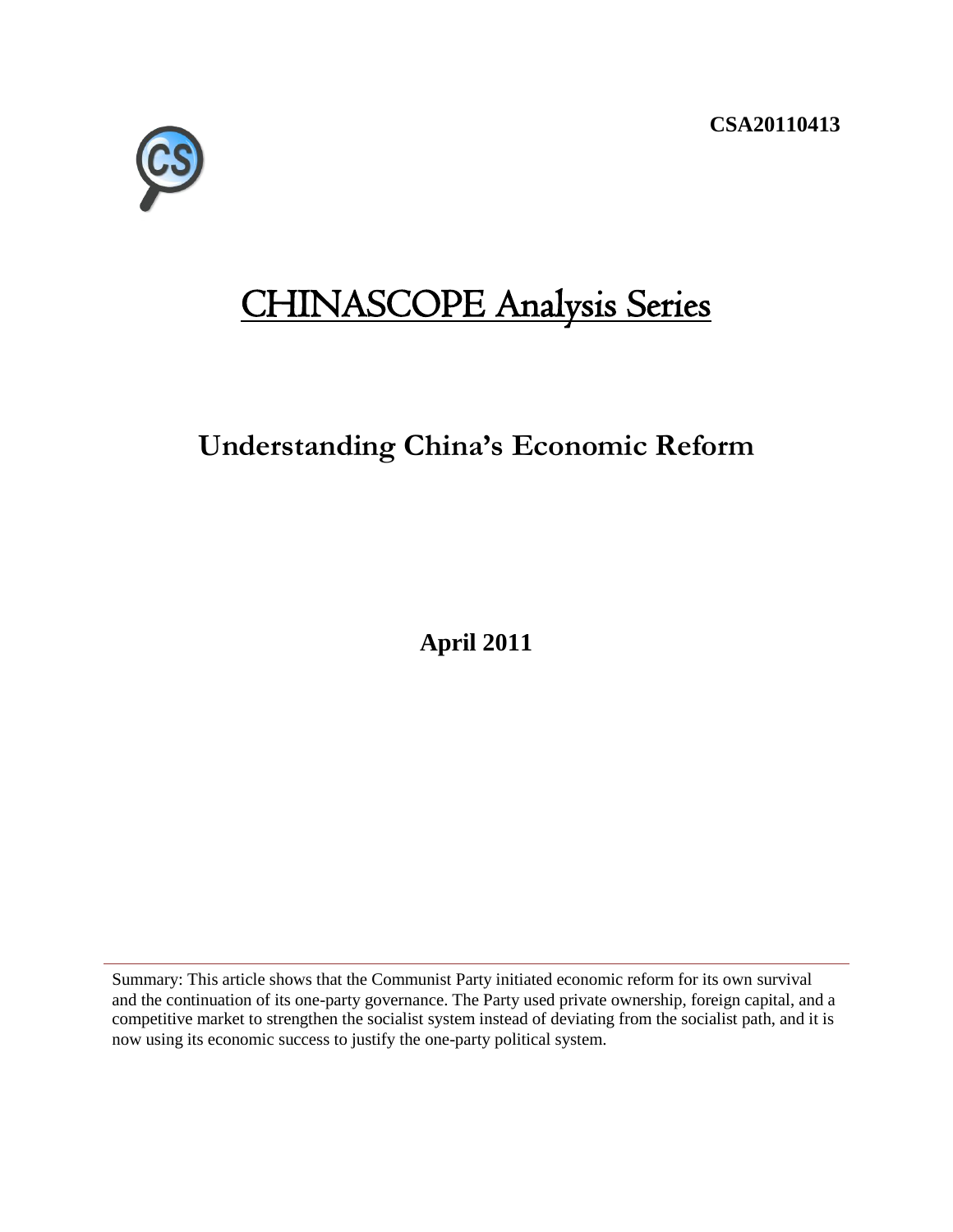### **Understanding China's Economic Reform**

In the late 1970s China embarked on economic reform, gradually transforming what was originally a centrally planned system into a more liberal one. As a result, in 2010 China stood as the second-largest economy in the world. Many aspects of a marketoriented system are now in place: competitive commodity and labor markets, the development of stock exchanges, a rapid growth of the private sector, and opening up to foreign trade and investment. Some observers believe that China is on the right track toward a market economy. They also believe that economic reform will finally bring about political reform – that a Taiwan style democratic China will emerge in the mainland. However, this is not what the initiator of reform – the ruling Chinese Communist Party (CCP) – wants.

This article shows that the Communist Party initiated economic reform for its own survival and the continuation of its one-party governance. The Party used private ownership, foreign capital, and a competitive market to strengthen the socialist system instead of deviating from the socialist path, and it is now using its economic success to justify the one-party political system.

#### **Economic Reform as Political Elixir**

The 1979 economic reform was launched in the aftermath of the Great Cultural Revolution (1966-1976), a period that left the whole nation in turmoil. The "Revolution" had disastrous consequences, as even Deng Xiaoping acknowledged.

―The ten-year ‗Great Cultural Revolution,' together with the period dominated by errors from the 'Leftist' period, which began in 1957, caused us to waste twenty years. … However, the overall political situation was chaotic, and the economy either grew slowly or stagnated.‖ [1]

―As for productivity, there was a huge gap between China and the rest of the world. In 1978, China's per capita GDP was lower than India, one-twentieth of Japan, and one-thirtieth of the United States. The level of our science and technology was 40 years behind developed countries, and 20 years behind South Korea, Brazil, and other developing countries. An open mine in West Germany employed 2,000 workers to produce an annual output of 50 million tons of lignite coal, while it took 160,000 Chinese workers to produce the same amount, a difference of 80 times more workers. It took 7,000 workers at a steel plant in Marseille, France, to produce 3.5 million tons of steel in one year, while China's Wuhan Steel Plant had 67,000 workers with an annual output of 2.3 million tons of steel, making it 14.5 times less efficient. A plane took off or landed at France's De Gaulle Airport once a minute, which was 60 planes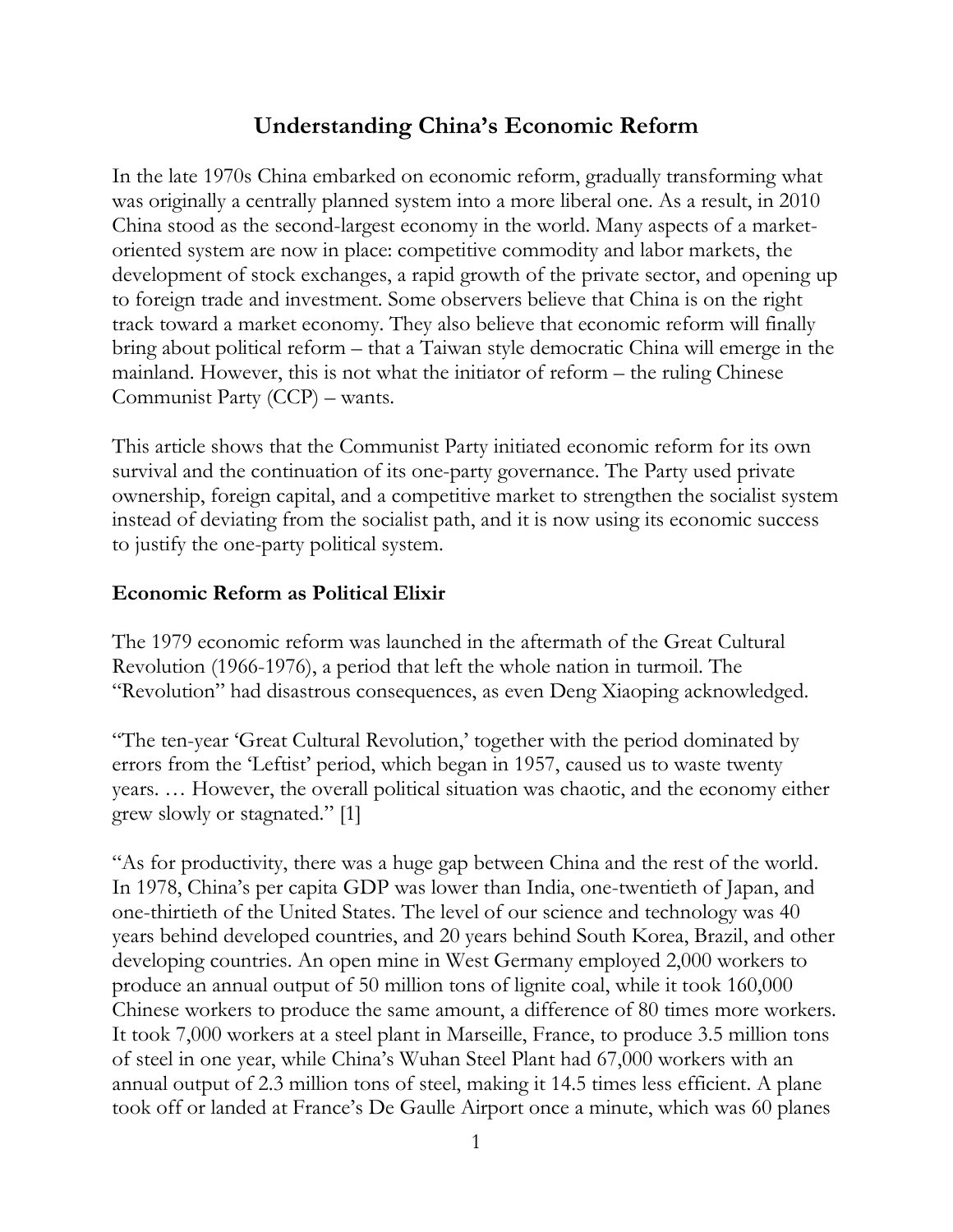per hour. Beijing International Airport could barely handle two planes in one hour. The gap between China and the world was shocking, putting the Party and country under unprecedented pressure." [2]

At the same time, the Chinese people, having suffered from dozens of political movements, culminating in the Cultural Revolution, questioned the legitimacy of the one-party system. For the first time since 1949, the Chinese Communist Party faced a critical challenge. Deng acknowledged this as well.

―Is the Central Committee making a mountain out of a molehill when it takes this view of the matter? No, it is not. In the light of current developments the Party has no choice. … In Shanghai there is a so-called Democracy Forum. Some of its members have slandered Comrade Mao Zedong and put up big counter-revolutionary posters proclaiming that ‗the proletarian dictatorship is the source of all evil' and that it is necessary to 'resolutely and thoroughly criticize the Communist Party of China.' They allege that capitalism is better than socialism and that, therefore, instead of carrying out the four modernizations, China should introduce what they call 'social reform,' by which they mean that it should turn to capitalism. They publicly declare that their task is to settle accounts with those whom the Gang of Four called the ‗capitalist roaders' but whom it failed to deal with. Some of them have asked to go abroad to seek political asylum, and some have even made clandestine contact with the Kuomintang secret service, plotting sabotage." [3] [4]

In 1979, Beijing cracked down on the Democracy Wall movement, arresting political dissidents including Wei Jingsheng, who called for a democratic political system. [5]

It was against this economic and political backdrop that, in 1978, the Third Plenary Session of the Eleventh Central Committee ushered in economic reform.

Clearly, for the CCP, the reform was merely a means to strengthen and prolong its rule, instead of a first step toward political reform. From day one of the reform, Deng Xiaoping firmly stressed The Four Cardinal Principles.

―The Central Committee maintains that, to carry out China's four modernizations, we must uphold the Four Cardinal Principles ideologically and politically. This is the basic prerequisite for achieving modernization. The four principles are: 1. We must keep to the socialist road. 2. We must uphold the dictatorship of the proletariat. 3. We must uphold the leadership of the Communist Party. 4. We must uphold Marxism-Leninism and Mao Zedong Thought." [6] "Throughout the process of reform and opening, we must also adhere to the Four Cardinal Principles." [7]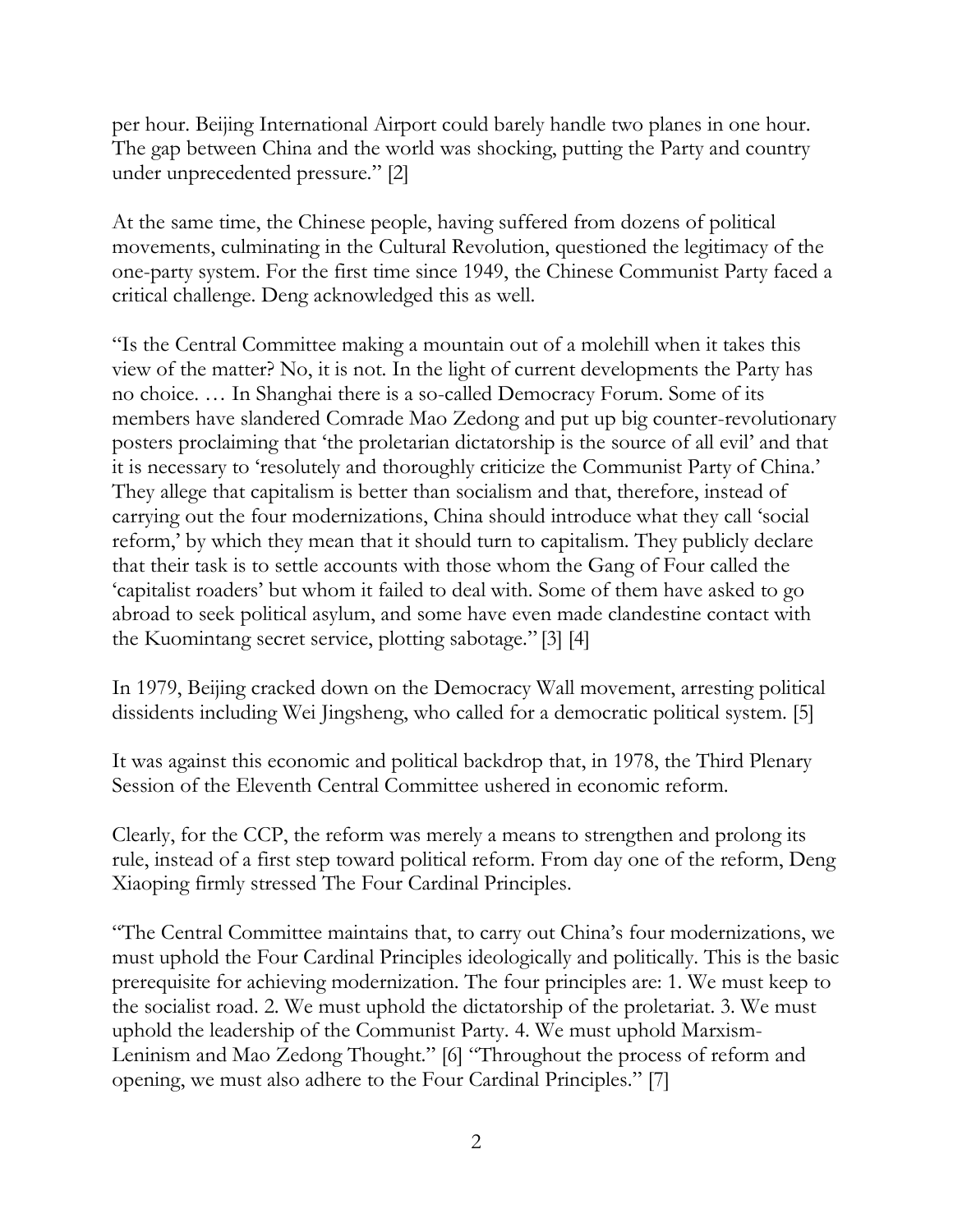Ten years later, after suppressing the 1989 students' movement, Deng said,

―Had it not been for the achievements of the reform and the open policy, we could not have weathered June 4th. And if we had failed that test, there would have been chaos and civil war. The cultural revolution' was a civil war. Why was it that our country could remain stable after the June 4th Incident? It was precisely because we had carried out the reform and the open policy, which promoted economic growth and raised living standards. The army and the government should therefore safeguard the socialist system and these policies." [8]

20 years after 1989, the basic logic of using economic reform to defend and prolong the one-party political system remained unchanged. For example, in June 2009, *People's Daily* published a series of articles titled the "Six Why's – Answers to Several Important Questions," which was the CCP Central Propaganda Department's ideological campaign program carried out for all of the Party members. The sixth article "The powerful driving force behind the development of contemporary China – why we must unswervingly pursue reform and opening up, and cannot go back" emphasizes just that point.

―Throughout the process of reform and opening up, our Party has constantly emphasized that reform is not to remove the socialist system or to integrate into capitalism. Rather, reform and opening up is the self-perfection and development of the socialist system. Comrade Deng Xiaoping stated that to engage in reform will change a lot of things, but 'the biggest no-change is the socialist system.'" "We cannot abandon our ancestors." [9]

#### **A Socialist Market Economy with Chinese Characteristics**

China's official characterization of its development stage is the "preliminary stage of socialism," in which the features of the economic system are public ownership as the main component supplemented by diversified forms of ownership

Public ownership includes state ownership and collective ownership. State ownership is defined as having the means of production (land, machinery, raw materials, etc.) owned by the entire body of working people. It refers to state owned enterprises and the state portion in joint ventures. Collective ownership includes only a small portion and still exists in rural areas. It refers to ownership by a group of local people. Diversified forms of ownership include varying degrees of private ownership.

It is the growth of the private sector that leads observers to embrace the hope for a market economy in China. In 2005, a Chinese economist said in an interview with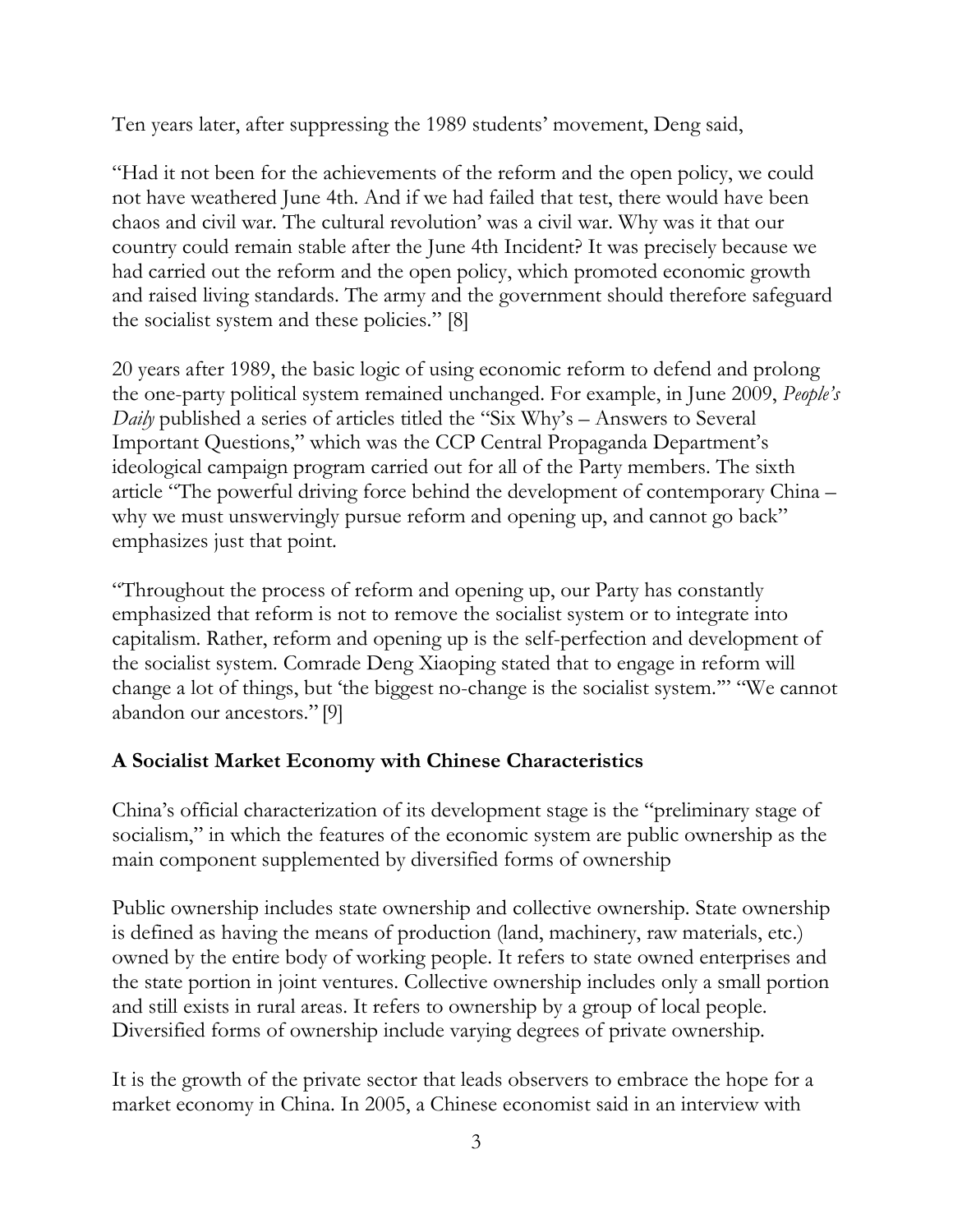*Businessweek* that "The major reform achievement has been in privatizing state enterprises. The private sector accounts for  $70\%$  of gross domestic product." [10] The government media also attributed China's economic growth mainly to the private sector "The latest figures from the All-China Federation of Industry and Commerce (ACFIC) showed that China's private sector created 11.4 million new jobs in 2009, contributing to more than 90 percent of all new urban employment." [11]

On the other hand, the government remains in the tight grip of the land and banking industry and large-sized enterprises. The state banking industry is notorious for having a high bad debt ratio and the State Owned Enterprises (SOEs) operate with low efficiency. Government control of the land is one of the major contributors to the corruption of officials, growing social unrest due to forceful demolition of residential housing, and skyrocketing housing prices. However there is not only no sign that the CCP is ready to give up or weaken that control, but the official rhetoric suggests the opposite.

―The policies of using foreign funds and allowing the private sector to expand will not weaken the predominant position of the public sector, which is a basic feature of the economy as a whole. On the contrary, those policies are intended, in the last analysis, to develop the productive forces more vigorously and to strengthen the public sector." [12]

―This ownership structure exists not simply to maintain control over the rise in the private economy, but to consolidate, develop, and strengthen the public sector at the same time as the development and growth in private ownership, and always to maintain the foundational and dominant position of the public sector and the dominant and controlling position of the state-owned economy." [13]

―The dominant position of public ownership is mainly reflected in the proportion of public assets out of all total assets; the state control of the national economic lifeline plays a leading role in the country's development." [14]

―To uphold and improve the fundamental economic system in the preliminary stage of socialism, we must first adhere to and improve public ownership as the main body and the state economy as the leading sector. If this main and dominant position is shaken and rejected, the socialist economic system will be shaken and rejected" [15]

Maybe because of these seemingly conflicting phenomena, observers find it difficult to comprehend the nature of China's economic transformation. As it said in the Council on Foreign Relations' 2007 China Task Force report, "China is modern and ancient. Communist and capitalist." [16] However, China's government scholars have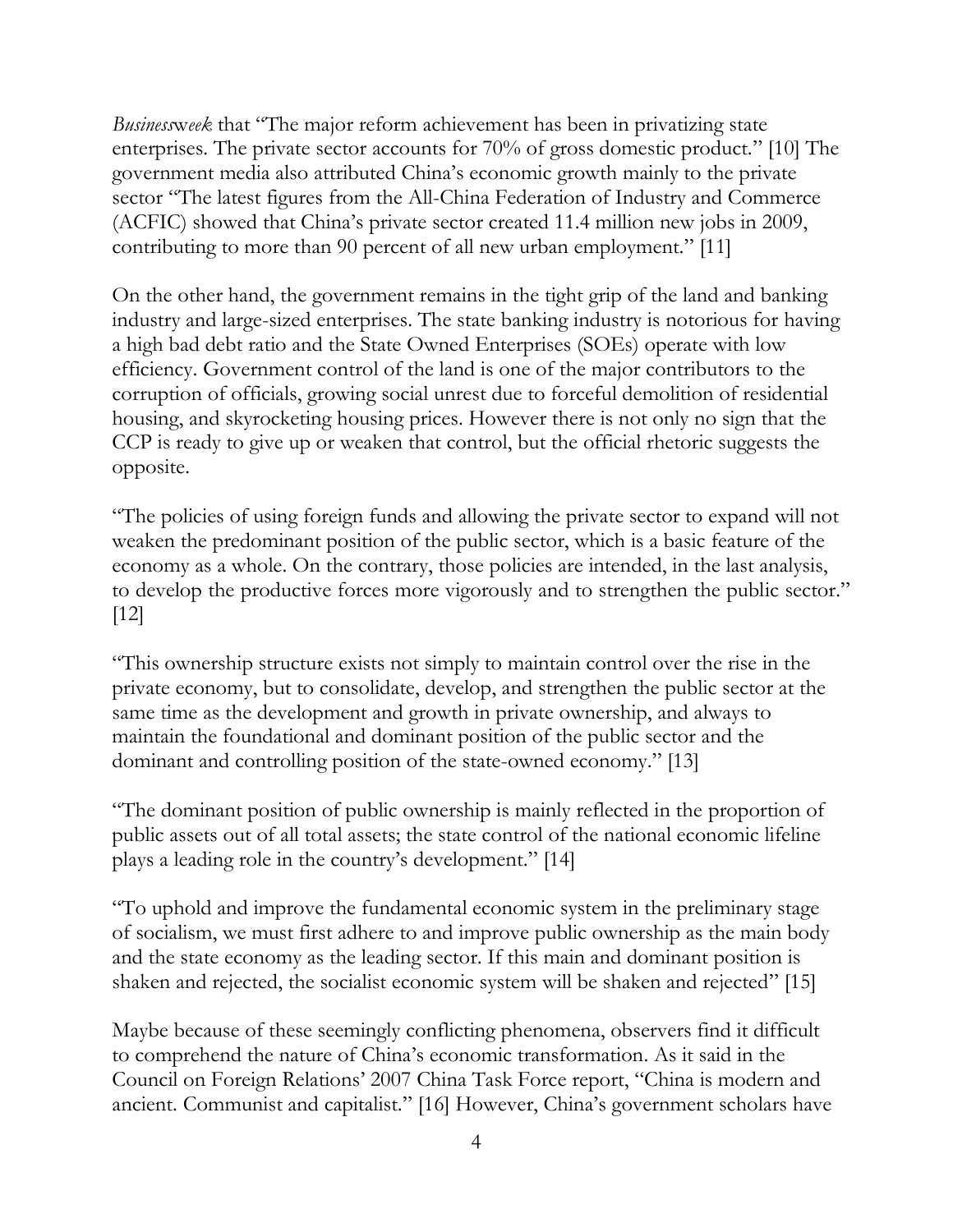given clear and convincing answers to the co-existence of the rapid growth of the private sector and unswerving emphasis on state ownership. The following is from Wei Xinghua, a Marxism theorist and professor at Renmin University of China:

―To implement the basic economic system of the preliminary stage of socialism, one should be clear about two theoretical points. First of all, the means of production being wholly owned by society in the socialist system that the founders of Marxism talked about is to take place after socialism is born out of advanced capitalist countries. ... China is still far from a mature socialist model. Second, the elimination of private ownership is a gradual process side by side with the continuous development of productivity and the corresponding development of public ownership after the victory of the proletariat revolution. In other words, the eradication of private ownership is a historical process; even after the socialist revolution succeeds in advanced capitalist countries, the eradication of private ownership also needs to go through a historical process."

―‗The socialist economic system' exists in the preliminary stage of socialism and other future stages, and is a process of continuously maturing and developing. One can also envision that, at the end of the preliminary stage, the non-public ownership economy will not quickly be replaced. Entering into the intermediate stage, public ownership will further strengthen, and its proportion continuously increase, while the non-public sector will gradually decrease, and its proportion be reduced. … at the advanced stage of socialism, when the socialist economy matures, the private economy will leave the stage of history." [17]

#### Wei's point is echoed in a Chinese *Wall Street Journal* article:

―If the ultimate goal of China's development is socialist, then the current stage of state capitalism in China is only temporary. Its purpose is different from the state capitalism appearing in developed countries or other emerging markets. Their state capitalism is to ease the inherent contradictions of capitalism, and, in essence, to safeguard the capitalist system. However, China's state capitalism may be to improve the socialist public ownership and eventually eliminate capitalist private ownership." [18]

In addition to allowing private ownership, the economic reform has also brought in foreign capital and a competitive market, but they all serve the same purpose of improving socialist public ownership and eventually eliminating capitalist private ownership. In his famous "Southern Tour" talks after the 1989 students' movement, Deng Xiaoping made these points very clear: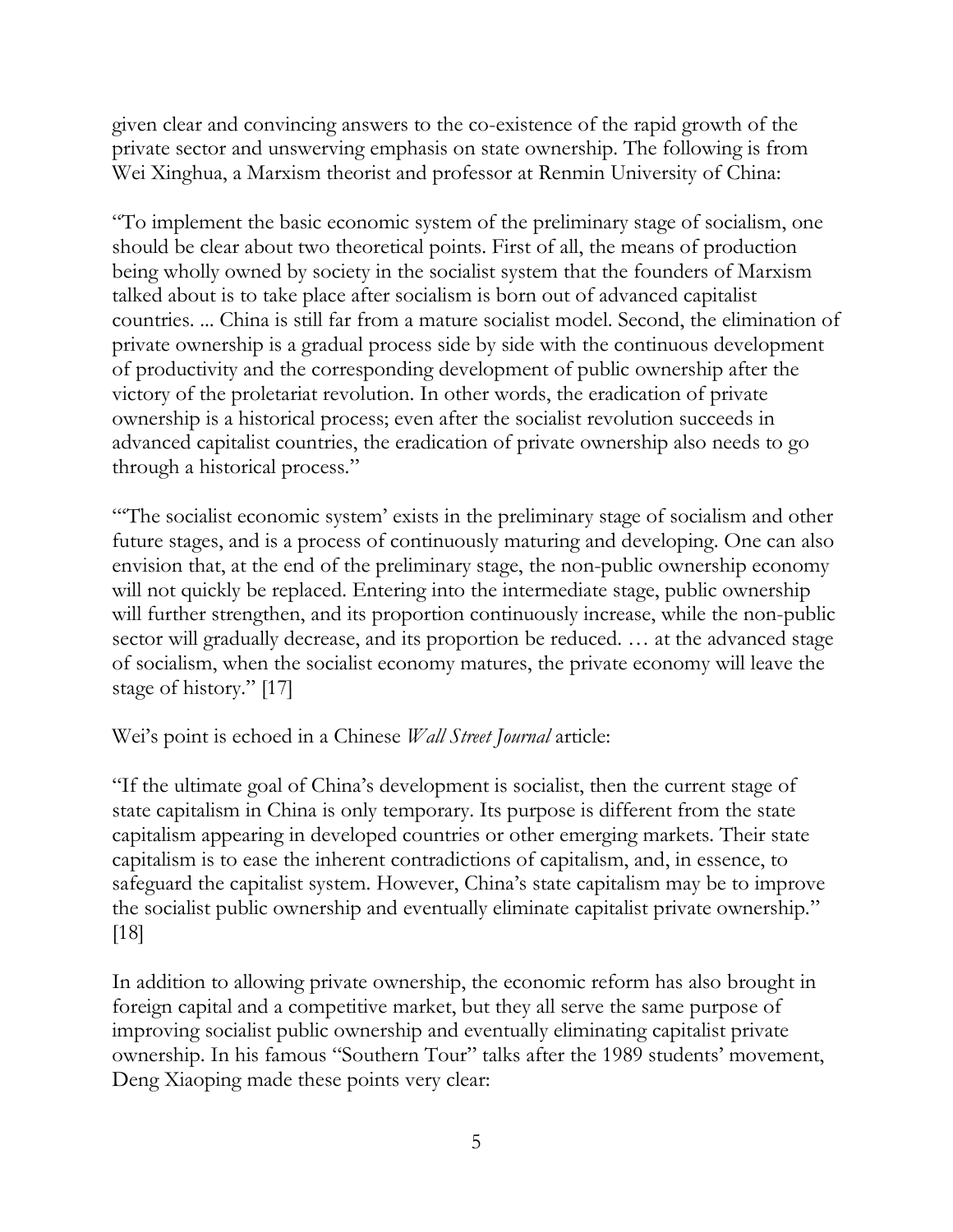―Special economic zones are socialist, not capitalist. In the case of Shenzhen, the publicly owned sector is the mainstay of the economy, while the foreign-invested sector accounts for only a quarter. Even in that sector, we benefit from taxes and employment opportunities. We should have more of the three kinds of foreigninvested ventures [joint, cooperative, and foreign-owned]. There is no reason to be afraid of them. So long as we remain levelheaded, there is no cause for alarm. We have our advantages: we have the large and medium-sized state-owned enterprises and the rural enterprises. More importantly, political power is in our hands.

―Some people argue that the more foreign investment flows in and the more ventures of the three kinds are established, the more elements of capitalism will be introduced and the more capitalism will expand in China. These people lack basic knowledge. At the current stage, foreign-funded enterprises in China are allowed to make some money in accordance with existing laws and policies, but the government levies taxes on those enterprises, workers get wages from them, and we learn technology and managerial skills. In addition, we can get information from them that will help us open more markets. Therefore, subject to the constraints of China's overall political and economic conditions, foreign-funded enterprises are useful supplements to the socialist economy, and in the final analysis they are good for socialism."

―The proportion of planning to market forces is not the essential difference between socialism and capitalism." "Planning and market forces are both means of controlling economic activity." [19]

In March 2011, at an NPC session, Wu Bangguo, Chair of the National People's Congress, spoke of five "no's." [20] The last "no"--No Privatization--reemphasizes that the CCP will not voluntarily lose its control of the national economy. Actually, as of today, princelings--the sons and daughters of senior Communist Party officials- head many large state-owned enterprises. [21]

State control of the economy fundamentally boils down to the Communist Party's ruling status. Professor Wei has made it very clear:

―If (we) engaged in privatization, public ownership would be replaced by private ownership, and the socialist economic system would not exist. Private economy and the ownership of foreign capital are part of the capitalist economy. If they become the main body, then (we become) a capitalist system, and the basis of Communist Party rule will no longer exist." [22]

#### **Economic Success Validates the Political System and Socialism**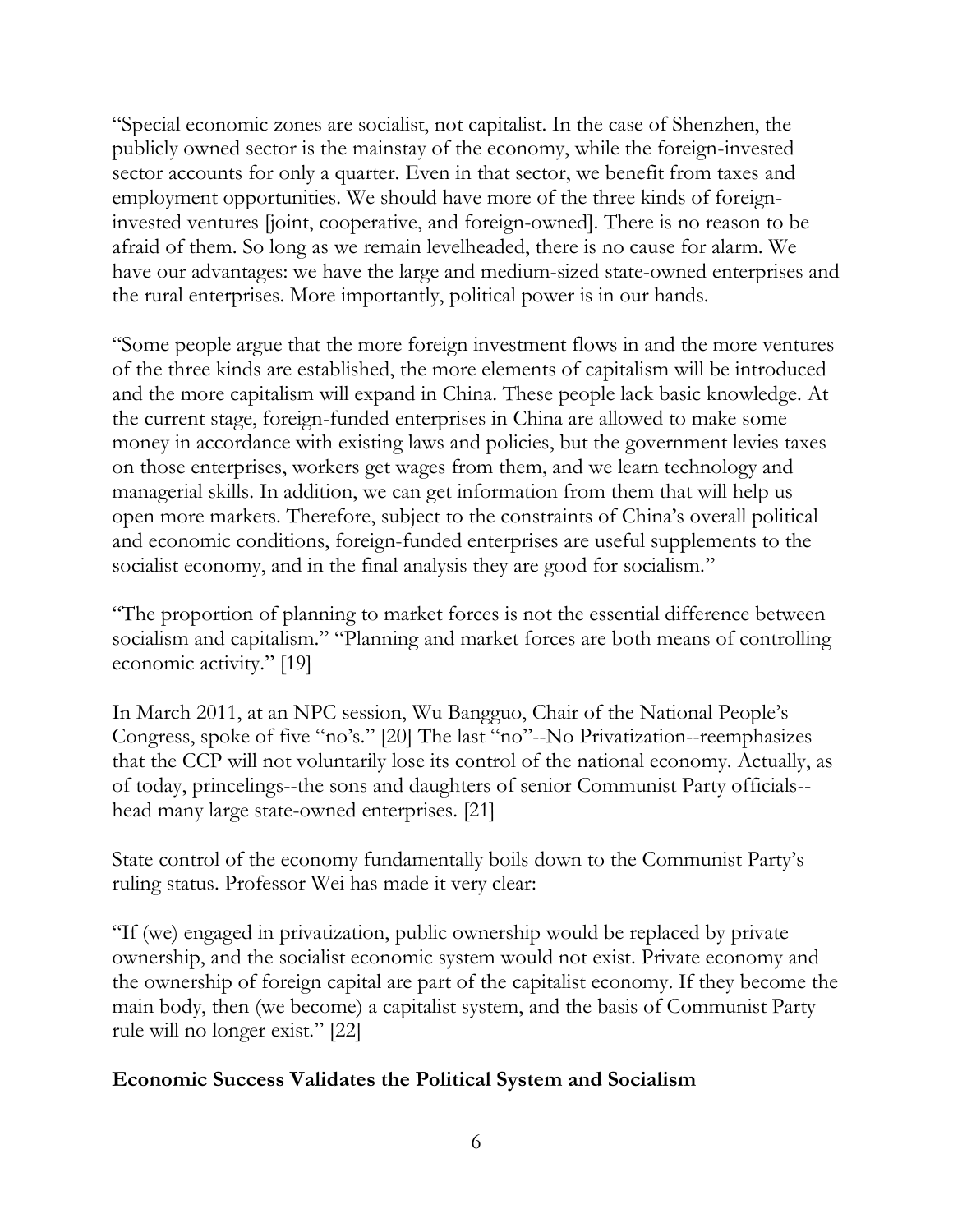Thirty years ago, economic reform was launched to save and prolong the Party's lifeline; 30 years later, the reform and the high economic growth, especially during the recent global financial crisis, have become the reason to justify and even glorify its one-party political system.

In January 2011, before Hu Jintao's visit to the U.S., he said in his interview with the *Washington Post*, "In the past 30-plus years since the reform and opening-up, notable progress has been made in China's political restructuring. The fact that China has enjoyed sustained, rapid economic growth and social stability and harmony proves that China's political system fits China's national conditions and meets the requirement of overall economic and social development." [23]

A Chinese Academy of Social Science scholar attributes China's success to the "correct leadership of the Chinese Communist Party:"

―Since 20 years ago, when the Cold War between East and West ended, China, a country with a population of 1.3 billion, under the correct leadership of the Chinese Communist Party, has not repeated the disastrous failure (resulting in) the disintegration of the Communist Party of the Soviet Union, nor has it followed the tragic fate of the Soviet style collapse and the Russian type recession. It has not only achieved economic development and social progress, but it has maintained a good momentum of reform, growth, stability, and harmony. In particular, after the outbreak of the international financial crisis, the Western socioeconomic system and mode of governing have hit a wall, and many countries are facing instability and an uncertain future. On the contrary, China has successfully survived the crisis and taken the lead in recovery, displaying the appeal of the Chinese model. For over 30 years, China has been a powerful driving force in the world economy; its political stability and form of government have influenced the world structure and enriched the world's political landscape. The ideological guidance and experience of China's development path have broadened the meaning of human progress, leaving a colorful stroke in the painting of world civilization." [24]

Many official documents reflect the fact that the late-2000s financial crisis that originated in the U.S. and was a huge blow to advanced economies and has become a perfect justification for the Beijing regime to tout the failure of capitalism and the superiority of socialism.

―From the viewpoint of the rise and fall of the capitalist and socialist systems, the crisis that is sweeping the globe was a heavy blow to the capitalist world. It exploded the myth advocated by some Western theorists that this is the end of history and capitalism will last forever. It has prompted a reflection on the rationality of capitalism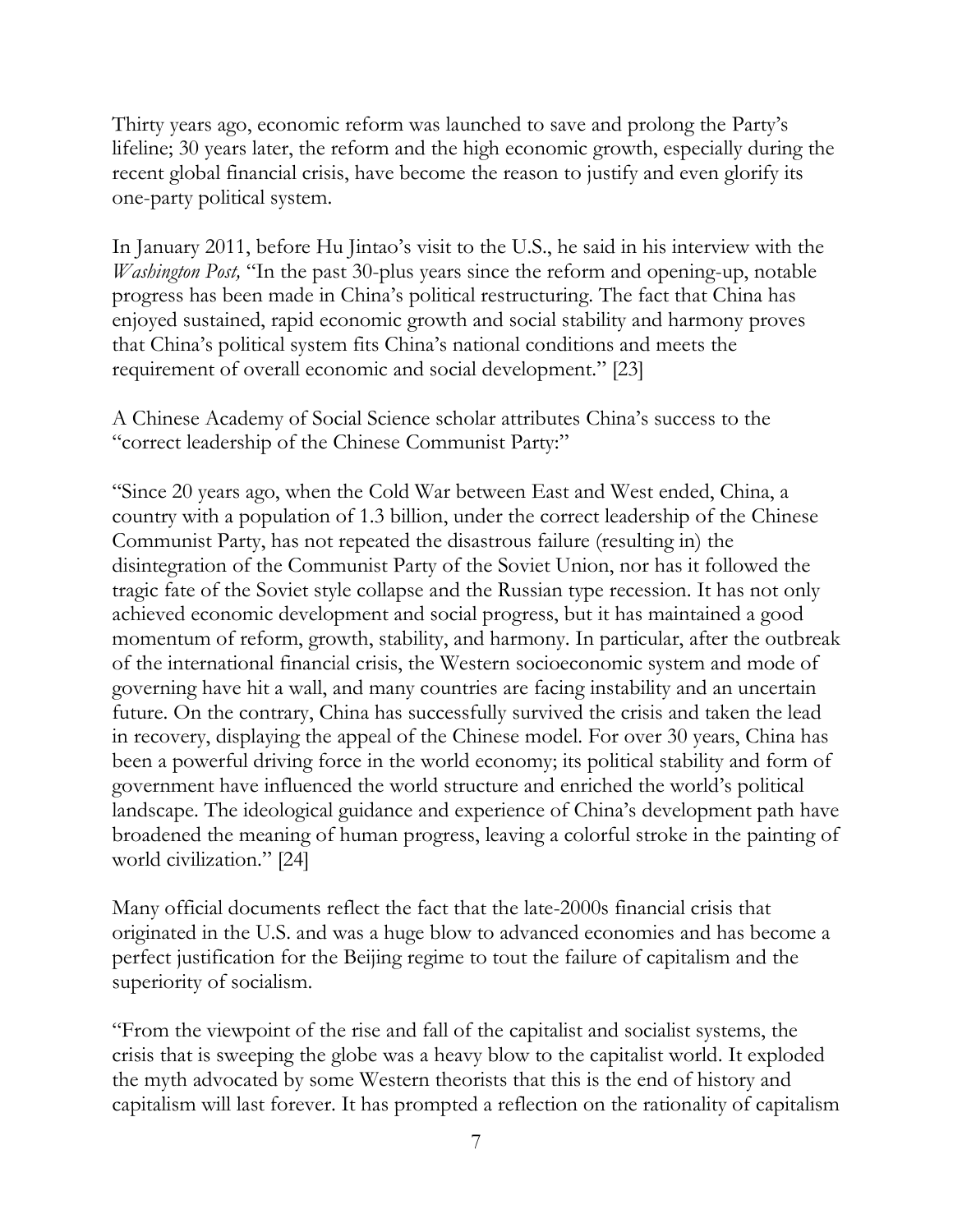itself. This will undoubtedly help the world socialist movement, currently at a low ebb, to march forward. More importantly, while many crisis-hit capitalist countries are struggling, China has successfully overcome the adverse effects of the crisis, reached the national goal of rapid and steady growth, and achieved remarkable success. This is irrefutable proof that socialism with Chinese characteristics has great vitality; it demonstrates that socialism is a superior system. ... China's success is the greatest contribution to the world's socialist movement."

―Global communists share a general view (on the global financial crisis): the capitalist system generated the crisis; the outbreak of the crisis resulted from an intensification of the basic contradictions of capitalism. Therefore, only the elimination of the capitalist system can fundamentally eliminate this monster of a crisis. The crisis confirms that it is an inevitable historic trend for socialism to replace capitalism."

―Once again the crisis proved to the world the truth of Marx's theory, both as to the cyclical nature of crises in a capitalist economy and the inevitable demise of the capitalist mode of production. As long as the capitalists' insistence on private ownership does not change, the inherent contradictions within capitalism cannot be fundamentally resolved, and it will develop into a cyclical and worldwide economic crisis. Once the crisis is over, not only will the level of the socialization of production increase, but also the concentration and monopoly of production will intensify, deepening the basic contradictions of capitalism and creating conditions for an even more severe crisis. ... China, relying on the socialist system with public ownership as the main component, has not only withstood the crisis, but maintained a growth rate of 8%, outshining the rest of the world. Facts have proved that we have chosen the completely correct road of socialism with Chinese characteristics, which is the fundamental guarantee for sustained and rapid economic development and the great renaissance of the Chinese nation." [25]

#### **Conclusion**

In retrospect, the Chinese government's economic reform is clearly logical: The reform was for the survival of the Party; elements of capitalism were introduced in the reform process in order to achieve economic success, which, in turn, justifies and glorifies the Party's rule. In the long run, private ownership will be eliminated as China enters into the mature stage of socialism. This is the essence of China's economic development model.

#### **Endnote:**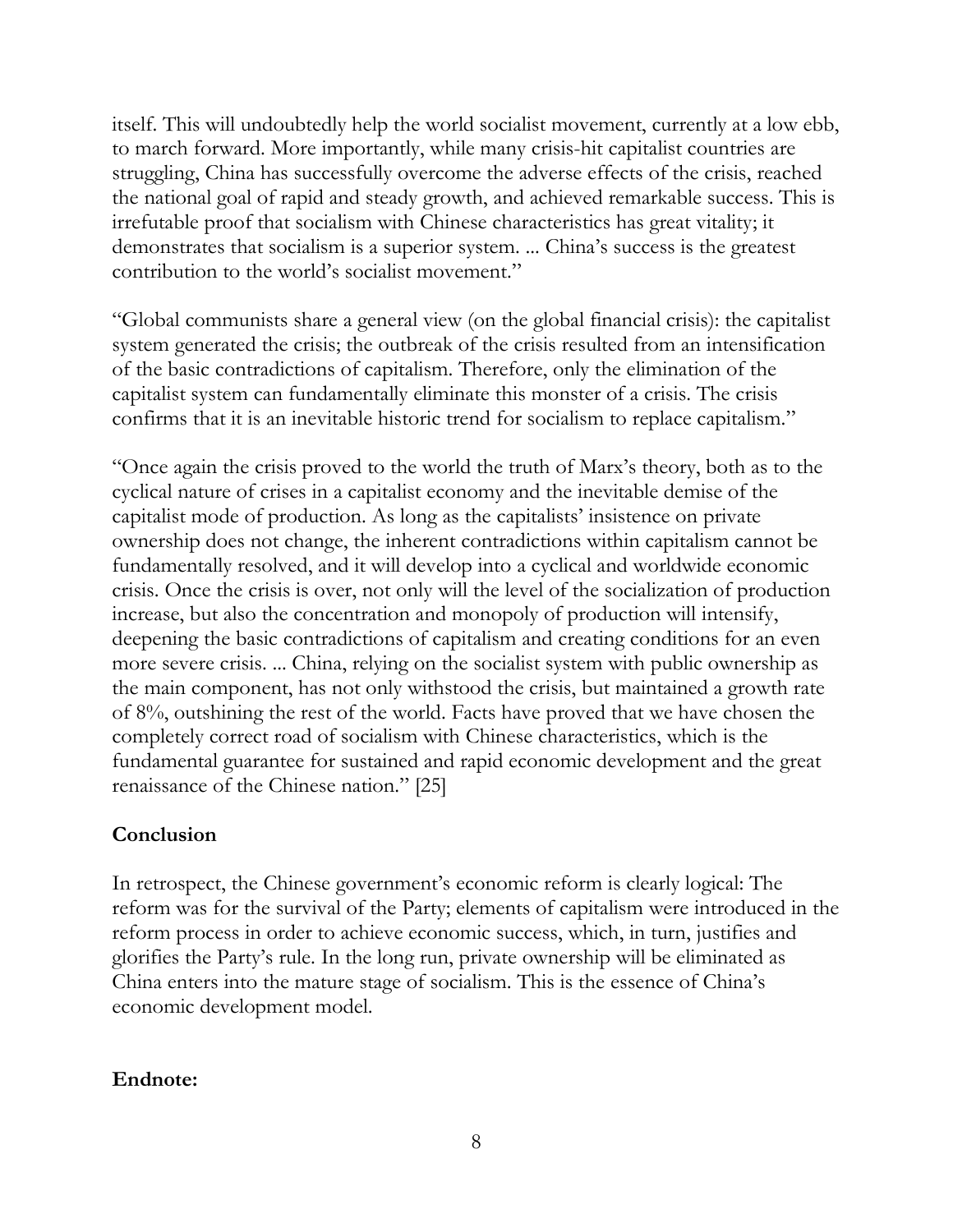[1] *Selected Works Of Deng Xiaoping*, "We Must Continue to Emancipate Our Minds and Accelerate the Reform," May 25, 1988.

http://web.peopledaily.com.cn/english/dengxp/vol3/text/c1850.html. [2]  $Six Wby's$ , "Article Six: The Powerful Driving Force of the Development of Contemporary China," June 12, 2009.

http://news.xinhuanet.com/politics/2009-06/12/content\_11531499.htm.

[3] The Gang of Four (四人帮) was the name given to a political faction composed of four Chinese Communist Party officials. They came to prominence during the Great Cultural Revolution (1966-1976) and were subsequently charged with a series of treasonous crimes. The members consisted of Jiang Qing, Mao Zedong's last wife as the leading figure of the group, and her close associates Zhang Chunqiao, Yao Wenyuan, and Wang Hongwen.

[4] *Selected Works Of Deng Xiaoping*, "Uphold The Four Cardinal Principles," March 30, 1979.

http://web.peopledaily.com.cn/english/dengxp/vol2/text/b1290.html.

[5] The Democracy Wall (西单民主墙) was a long brick wall on Xidan Street, Xicheng District, Beijing, which became the focus for democratic dissent. Beginning in December 1978, in line with the Communist Party of China's policy of "seeking" truth from facts," activists in the Democracy movement—such as Xu Wenli recorded news and ideas, often in the form of big-character posters (dazibao), during a period known as the "Beijing Spring." The first posting on the Wall was by a poet from Guizhou Province, Huang Xiang. These activists were initially encouraged to criticize the Gang of Four and previous failed government policies as part of Deng Xiaoping's struggle to gain power, but the wall was closed in December 1979, when the leadership and the communist party system were being criticized along with acknowledged mistakes and previous leaders. The shutdown coincided with suppression of political dissent. The Fifth Modernization was a signed wall poster placed by Wei Jingsheng on December 5, 1978, on the Democracy Wall in Beijing. It was the first poster that openly advocated further individual liberties. It created a spectacle, espousing that freedom was the only "modernization" that really mattered, rather than improved living standards. The poster was in response to the government's "Four Modernizations" campaign.

[6] *Selected Works Of Deng Xiaoping*, "Uphold The Four Cardinal Principles," March 30, 1979.

http://web.peopledaily.com.cn/english/dengxp/vol2/text/b1290.html. [7] *Selected Works of Deng Xiaoping*, "Excerpts from Talks Given in Wuchang, Shenzhen, Zhuhai and Shanghai," January 18 - February 21, 1992. http://web.peopledaily.com.cn/english/dengxp/vol3/text/d1200.html. [8] Ibid.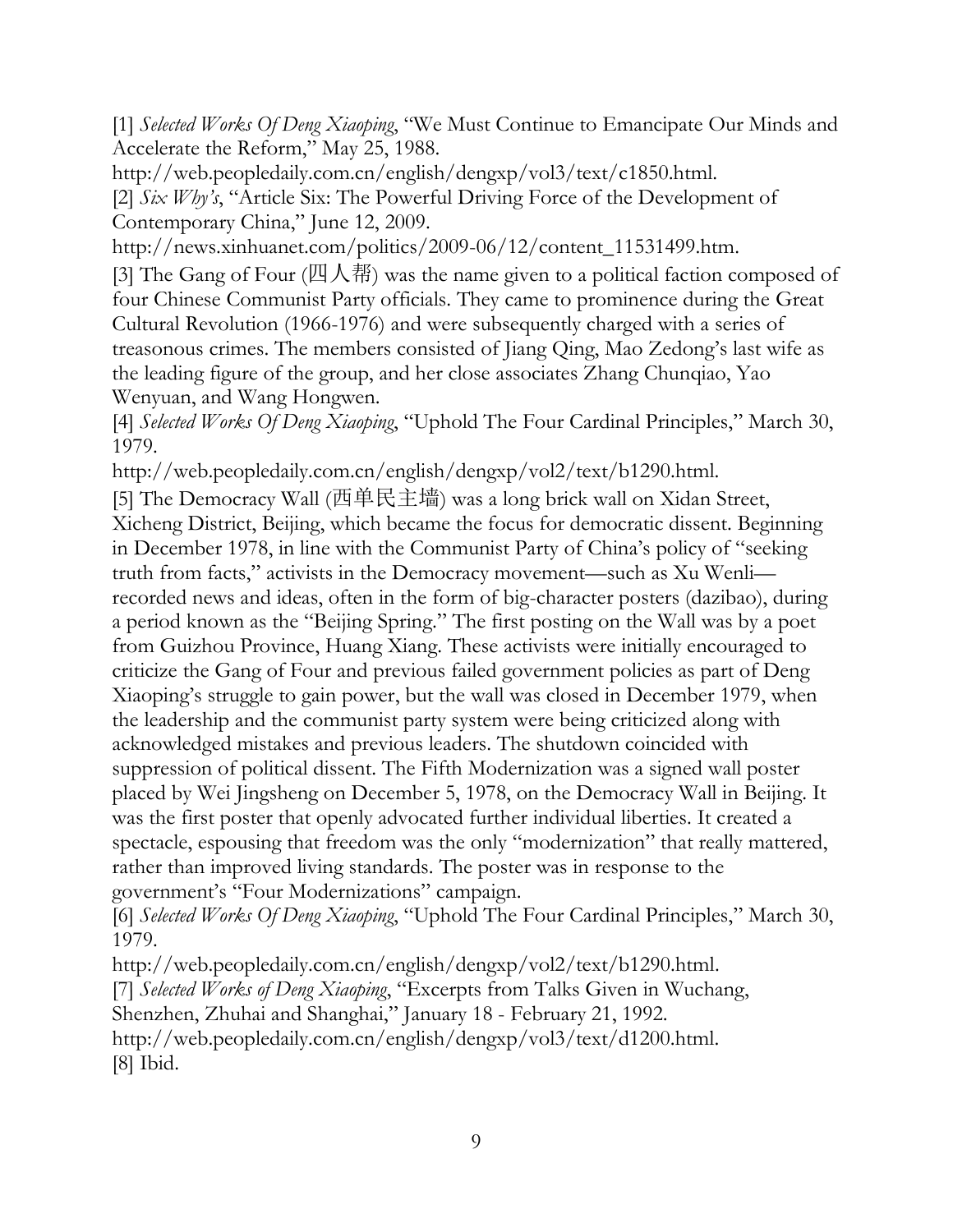[9]  $Six Wby's$ , "Article Six: The Powerful Driving Force of the Development of Contemporary China," June 12, 2009.

http://news.xinhuanet.com/politics/2009-06/12/content\_11531499.htm.

[10] *Businessweek*, "China Is a Private-Sector Economy," August 22, 2005.

http://www.businessweek.com/magazine/content/05\_34/b3948478.htm.

[11] *China Daily*, "Private sector major contributor to China's new employments in 2009," January 30, 2010.

http://www.chinadaily.com.cn/bizchina/2010-01/30/content\_9402597.htm.

[12] *Selected Works Of Deng Xiaoping*, "There Is No Fundamental Contradiction Between Socialism and a Market Economy," October 23, 1985.

http://web.peopledaily.com.cn/english/dengxp/vol3/text/c1480.html.

[13] Chinese Academy of Social Sciences, Marxism Research Online, "Analysis of China's Economic Development Model," March 12, 2010.

http://myy.cass.cn/file/2010031235517.html.

[14] *Six Why's*, "Article Five: The Basic Economic System Full of Vitality," June 10, 2009.

http://news.xinhuanet.com/politics/2009-06/10/content\_11520645.htm.

[15] Red Flag Manuscript, "Uphold and Improve Our Basic Economic System of the Present Stage," September 25, 2010.

http://www.qstheory.cn/hqwg/2010/201018/201009/t20100925\_50285.htm.

[16] Council on Foreign Relations Task Force Report, "U.S.-China Relations

An Affirmative Agenda, A Responsible Course," April 2007.

http://www.cfr.org/china/us-china-relations/p12.

[17] *Red Flag Manuscript*, "The Formation and Consolidation the 60 Years of New China's Basic Socialist Economic System," September 10, 2010.

http://www.qstheory.cn/zywz/200909/t20090909\_11132.htm.

[18] *Chinese Wall Street Journal*, "China Model and State Capitalism," May 5, 2010. http://chinese.wsj.com/gb/20100505/CWS184713.asp.

[19] *Selected Works of Deng Xiaoping*, "Excerpts from Talks Given in Wuchang,

Shenzhen, Zhuhai and Shanghai," January 18 - February 21, 1992.

http://web.peopledaily.com.cn/english/dengxp/vol3/text/d1200.html.

[20] No multiparty election, no diversified guiding ideology systems, no separation of powers, no federal system, no privatization.

[21] *The Australian*, "China's top jobs all in the family," June 09, 2008.

http://www.theaustralian.com.au/news/chinas-top-jobs-all-in-the-family/storye6frg6t6-1111116576044.

[22] *Red Flag Manuscript*, "Uphold and Improve Our Basic Economic System of the Present Stage," September 25, 2010.

http://www.qstheory.cn/hqwg/2010/201018/201009/t20100925\_50285.htm. [23] *Washington Post*, "Excerpts from Hu Jintao interview," January 16, 2011.